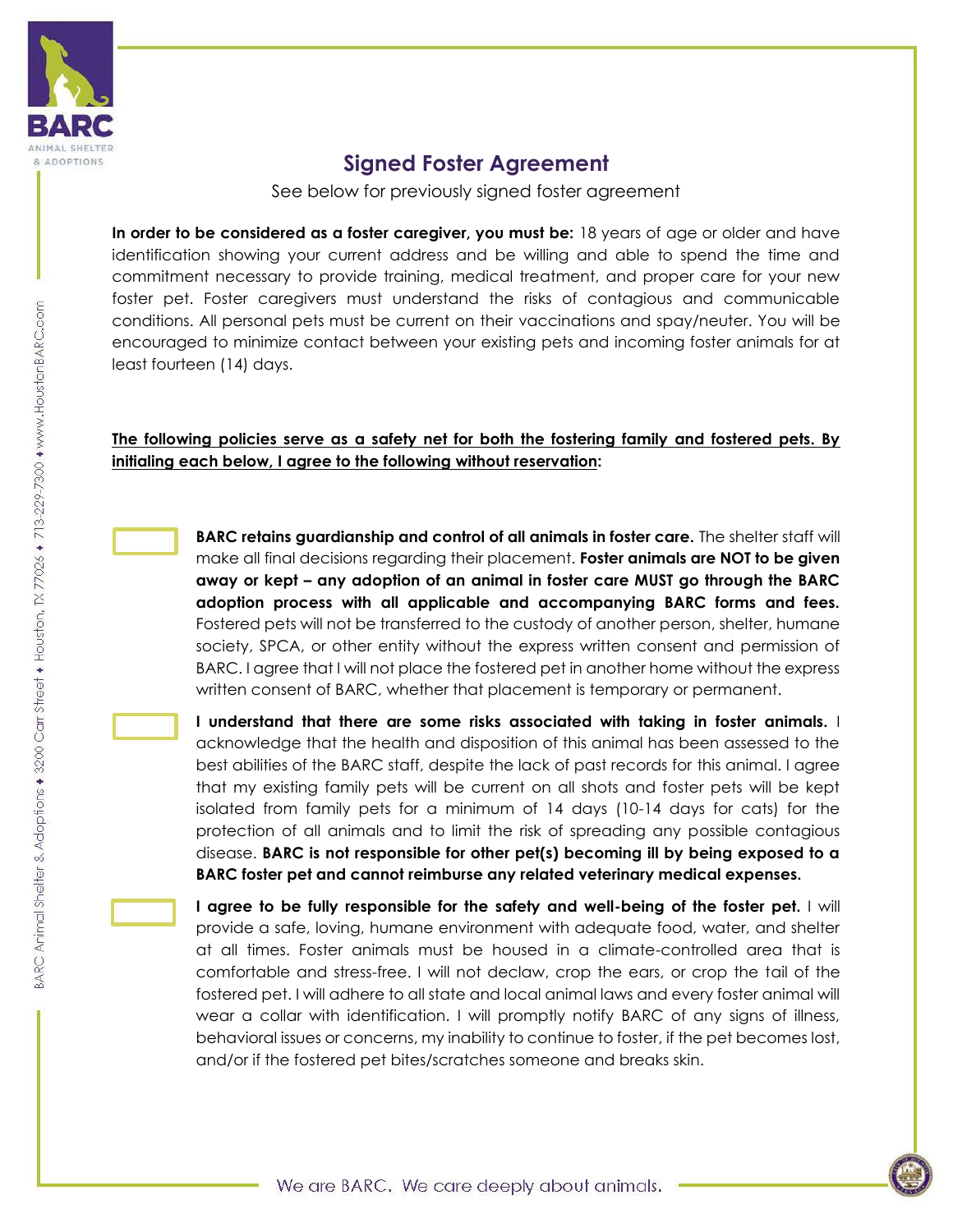

**INDEMNIFICATION – I ACKNOWLEDGE THAT INCIDENTS INVOLVING FOSTERED ANIMALS DO OCCUR AND MAY RESULT IN INJURIES AND/OR DAMAGES TO HUMANS, OTHER ANIMALS, AND/OR PROPERTY. I AGREE TO DEFEND, HOLD HARMLESS, INDEMNIFY, AND PROTECT BARC FROM ANY CLAIM OR SUIT FILED BY ANYONE AS A RESULT OF ANY SUCH INCIDENT OR ANY OTHER INCIDENT INVOLVING THE FOSTERED PET ARISING WHILE THE FOSTERED PET IS IN MY CARE. IN ADDITION, I AGREE THAT BARC WILL NOT BE RESPONSIBLE IF THE FOSTERED PET SHOULD DAMAGE OR DESTROY PROPERTY BELONGING TO ME, MY HOUSEHOLD, OR OTHERS, OR IF THE ANIMAL TRANSFERS ANY DISEASE, INFECTION, AND/OR PARASITES, INTERNAL OR EXTERNAL, TO ANY PERSON OR ANIMAL WHILE THE FOSTERED PET IS IN MY CARE.**

I understand and acknowledge that all of the pets in the BARC foster program are the property of BARC. I agree to comply with any request by BARC or its representatives to return and relinquish possession of the foster pet and will do so no later than 24 hours after such request. I further agree that BARC's rights in and to my foster pet are superior to mine. **I agree to provide the BARC Foster/Rescue Coordinator, BARC Animal Enforcement Officer, or their authorized representatives access to my home and property to check on the fostered pet at any time while I am in possession of the**  fostered pet. If an adopter requests to visit with the foster pet, I agree that I must make arrangements for viewing in a timely manner. Foster parents may be required to bring animals to an on-site or off-site event to promote adoption of their foster animal.

I agree to maintain copies of kennel cards, medical records, rabies vaccination records (if applicable) and any other documentation given to me at the time of fostering at my home to provide to BARC staff upon request.

I understand that I am welcome to bring the fostered pet to my private veterinarian, however, **BARC cannot reimburse for medical expenses incurred at another facility/vet.** Foster parents are responsible for getting their foster animals to a veterinarian in a timely manner when necessary.

**If not done prior, after 90 days in foster care, the BARC Foster/Rescue Coordinator will contact the foster parent to discuss the current plan for the animal and devise a plan moving forward.**

Foster homes may be limited to the number of pets fostered at any given time and will be considered on a case-by-case basis.

Foster pets may not be transported outside the Houston area without the express written permission of the Foster/Rescue Coordinator.

BARC staff will inform the foster family of medical treatment required, expected length of care required, the care objectives, and any other expectations when the foster pet is picked up and on an on-going basis thereafter.

Any problems/question encountered during the fostering period should be discussed with the Foster/Rescue Coordinator.

Foster pets may be required to schedule a follow-up examination at any time into the foster program. This will be determined by the veterinary staff. We ask foster homes to assist us in promoting adoption of foster animals through friends, family, co-workers, online websites, and off-site adoptions.